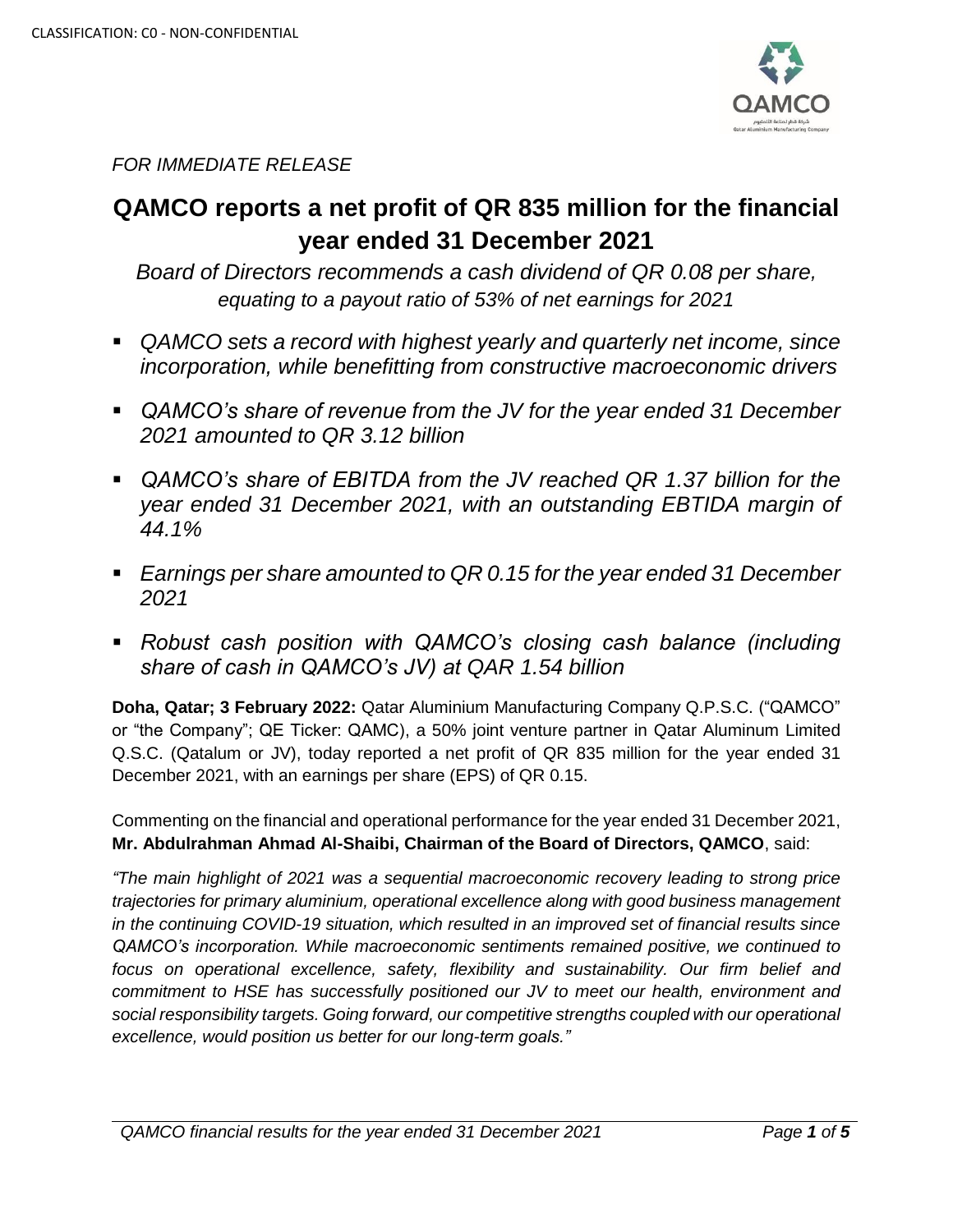

## **Macroeconomic overview**

Prices of aluminium continue to show strength on the back of renewed global demand, with sectors such as construction and automotive industries witnessing growth, as global economies sequentially recovered linked to market reopening and accelerated GDP growth. Aluminium being a key input for electric vehicles (EVs), wind turbines and solar power, brings an additional layer of long-term demand for primary aluminium.

As the power crisis in major markets became more acute coupled with aggressive decarbonization linked policy cuts has affected aluminium capacities aiding accelerated inventory depletion. On overall basis, while demand remained buoyant with limited supply, primary aluminium prices reached multi-year high and led to improved margins for low-cost producers.

| <b>Key financial indicators</b>     | <b>YE-21</b> | <b>YE-20</b> | Variance (%) |  |  |
|-------------------------------------|--------------|--------------|--------------|--|--|
| Share of JV's revenue (QR' million) | 3,118        | 2,197        | $+42%$       |  |  |
| Share of JV's EBITDA (QR' million)  | 1,374        | 667          | $+106%$      |  |  |
| Net profit (QR' million)            | 835          | 95           | +781%        |  |  |
| EBITDA margin (%)                   | 44.1%        | 30.4%        | $- -$        |  |  |
| Earnings per share (QR per share)   | 0.15         | 0.017        |              |  |  |

## **Financial performance updates** – *YE-21 vs YE-20*

QAMCO recorded a net profit of QR 835 million for the year ended 31 December 2021, as compared to QR 95 million for last year, with an earnings per share (EPS) of QR 0.15 versus QR 0.017 for last year.

Share of revenue from the JV increased by 42% to reach QR 3,118 million as compared to QR 2,197 million for last year. EBITDA increased by 106% and reached QR 1,374 million as compared to QR 667 million for last year.

QAMCO's improved financial results in comparison to last year, were largely attributed to an overall growth in average realized selling prices which increased by 42% during 2021 versus last year, and contributed QR 932 million positively towards current year's net earnings in comparison to last year.

Production activity remained stable with volumes witnessing a marginal increase of 1% during the year. Sales volumes marginally declined by 0.4% versus last year reflecting the timing of shipment to various destinations. QAMCO's JV remained successful in realizing higher production and sales of VAP in comparison to last year. This strategic production shift, since latter part of last year has positively supported evolution of EBITDA margins for the JV.

JV's cost of goods sold for the current year were higher compared to last year, mainly on account higher raw material costs, offset by favorable inventory movements and cost optimization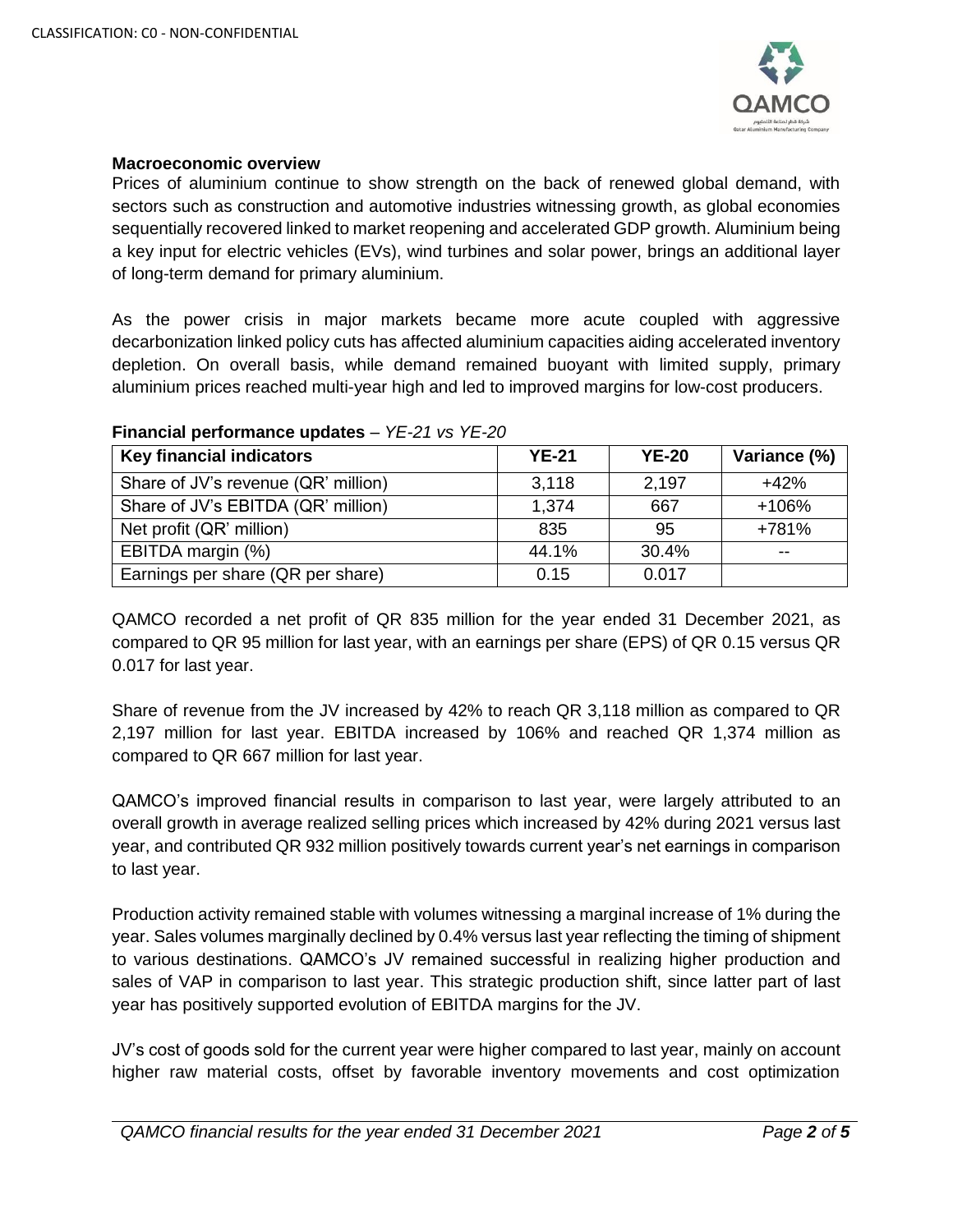

initiatives. On overall basis, increase in cost of goods sold contributed QR 179 million negatively to QAMCO's net profits for the current year versus last year.

Finance cost for 2021 witnessed a decline of 32% versus last year, on account of decline in interest rates and absence of unamortized portion of financing cost being written-off last year. The decline in finance cost contributed QR 33 million positively to QAMCO's net earnings for the current year versus last year.

| <b>Key financial indicators</b>     | Q4-21 | $Q3-21$ | Variance (%) |  |
|-------------------------------------|-------|---------|--------------|--|
| Share of JV's revenue (QR' million) | 991   | 774     | $+28%$       |  |
| Share of JV's EBITDA (QR' million)  | 456   | 360     | $+27%$       |  |
| Net profit (QR' million)            | 313   | 233     | $+34%$       |  |
| Earnings per share (QR per share)   | 0.056 | 0.042   | $+34%$       |  |
| EBITDA margin (%)                   | 46.0% | 46.5%   | --           |  |

## **Financial performance updates** – *Q4-21 vs Q3-21*

Compared to Q3-21, share of JV's revenue improved by 28%, while QAMCO's net profits improved by 34%. The key contributor towards this growth was a continued growth in average selling prices, on the back of supportive macroeconomic trends which echoed from the previous quarters. Average realized selling prices increased by 11% during Q4-21 versus Q3-21. Sales volumes significantly increased by 16% versus Q3-21, as more sales of extrusion and standard ingots were made during the quarter in line with the market demand.

## **Financial position updates**

| Key performance indicators           | As at     | As at     | Variance (%) |
|--------------------------------------|-----------|-----------|--------------|
|                                      | 31-Dec-21 | 31-Dec-20 |              |
| Total Assets (QR' million)           | 6,446     | 5.797     | $+11%$       |
| Cash and bank balances (QR' million) | 1,537     | 740       | $+108%$      |
| Share of JV's debt (QR' million)     | 2,299     | 2,221     | $+4%$        |

Note: Cash and bank balances includes proportionate share of cash and bank balances of the joint venture and excludes restrictive cash balances.

QAMCO's financial position continued to remain robust with cash and bank balances as at the end of 31 December 2021 reaching QR 1.5 billion. QAMCO's JV generated share of operating cash flows of QR 917 million, with a share of free cash flows of QR 693 million.

## **Operational performance updates**

QAMCO's JV continue to maintain efficiency and cost competitiveness in terms of its production and operations. CAPEX projects were conducted as planned for the year, and in line with the operational requirements. These CAPEX programs will support JV's drive for operational efficiency and reduce carbon footprints.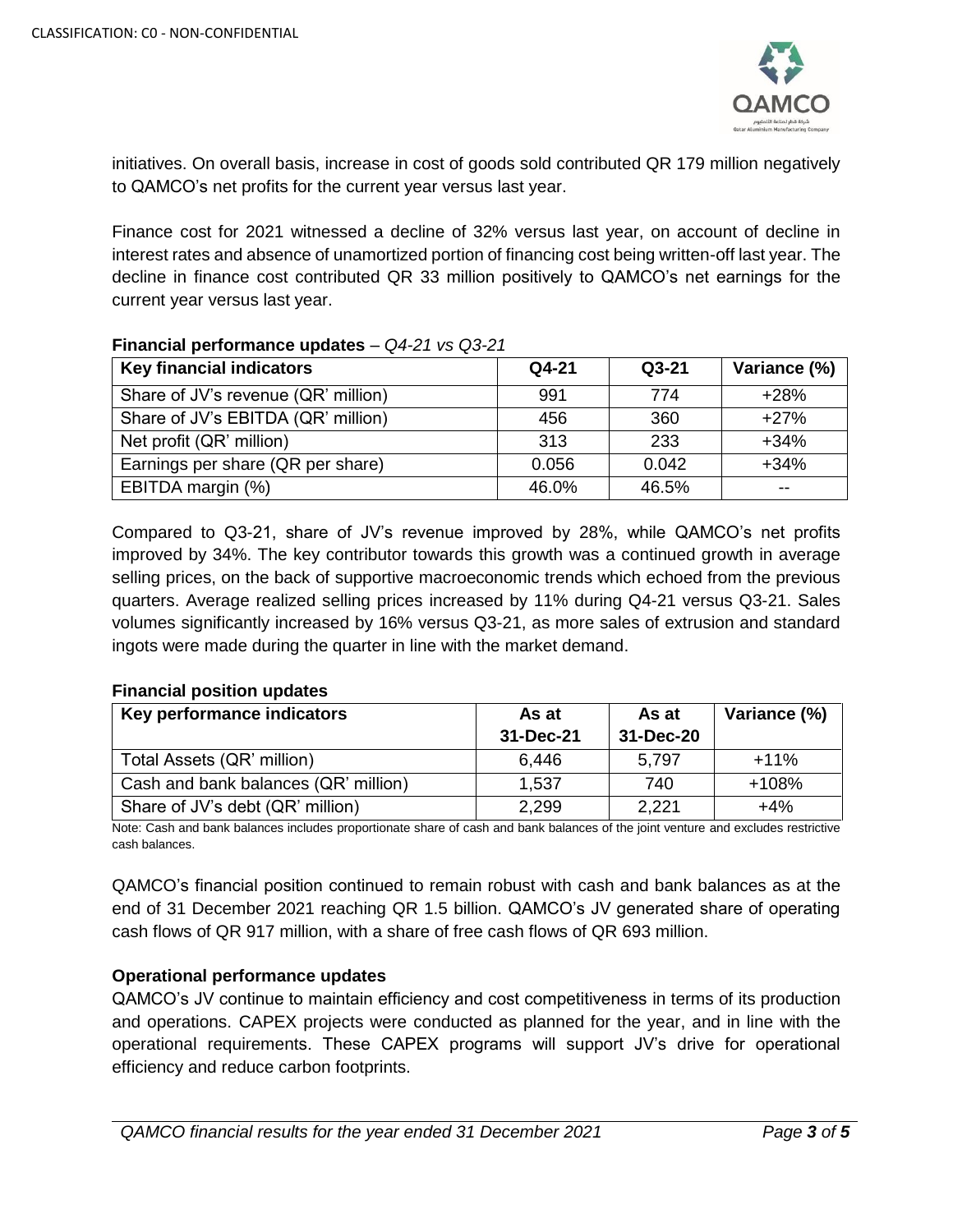

## **Proposed dividend distribution**

After reviewing current year's robust financial performance, with the present and forecasted liquidity position, and considering current and future macroeconomic conditions, business outlook, CAPEX, long term loan repayment plan of the Company, the Board of Directors proposed a total annual dividend distribution of QR 446 million for the year ended 31 December 2021, representing a payout ratio of 53% of current year's net earnings. A dividend of QR 0.08 per share represent 8% of par value resulting in a dividend yield of 4.4% on the closing share price as of 31 December 2021.

#### **Earnings Call**

QAMCO will host an IR earnings call to discuss the current year's results, business outlook and other matters on Wednesday, 9<sup>th</sup> February 2022 at 1:30 p.m. Doha time. The IR presentation that accompanies the conference call will be posted on the 'financial information' page within the Investor Relations section at QAMCO's website.

-Ends-

#### **About QAMCO**

Qatar Aluminum Manufacturing Company Q.P.S.C. (QAMCO) was incorporated on 3 December 2018 as a Qatari shareholding company. The registered office is located at P.O. Box 3212, Doha, State of Qatar. QAMCO is a 50% shareholder in Qatalum (a joint venture of QAMCO), which is a producer and marketer of primary aluminium. QAMCO owns 50% of Qatalum's issued capital with the remaining 50% being held by Hydro Aluminium Qatalum Holding B.V.

For more information about this press release, email [qamco@qp.com.qa](mailto:qamco@qp.com.qa) or [qamco.investorrelations@qp.com.qa](mailto:qamco.investorrelations@qp.com.qa) or visit [www.qamco.com.qa](http://www.qamco.com.qa/)

#### **DISCLAIMER**

The company in which Qatar Aluminium Manufacturing Company Q.P.S.C. directly owns investment is a separate entity. In this press release, "QAMCO" and "the Company" are sometimes used for convenience in reference to Qatar Aluminium Manufacturing Company Q.P.S.C.

This press release may contain forward-looking statements concerning the financial condition, results of operations and businesses of Qatar Aluminium Manufacturing Company Q.P.S.C. All statements other than statements of historical fact are deemed to be forward-looking statements, being statements of future expectations that are based on current expectations and assumptions, and involve known and unknown risks and uncertainties that could cause actual results, operations and business performance or events impacting the Company to differ materially from those expressed or as may be inferred from these statements.

There are a number of factors that could affect the realization of these forward-looking statements such as: (a) price fluctuations in crude oil and natural gas, (b) changes in demand or market conditions for the Company's products, (c) loss of market share and industry competition, (d) environmental risks and natural disasters, (e) changes in legislative, fiscal and regulatory conditions, (f) changes in economic and financial market conditions and (g) political risks. As such, results could differ substantially from those stated, or as may be inferred from the forward-looking statements contained herein. All forwardlooking statements contained in this report are made as of the date of this document.

Qatar Aluminium Manufacturing Company Q.P.S.C., its Directors, officers, advisors, contractors and agents shall not be liable in any way for any costs, losses or other detrimental effects resulting or arising from the use of or reliance by any party on any forward-looking statement and / or other material contained herein. Qatar Aluminium Manufacturing Company Q.P.S.C., its subsidiary, joint ventures and associated companies are further in no way